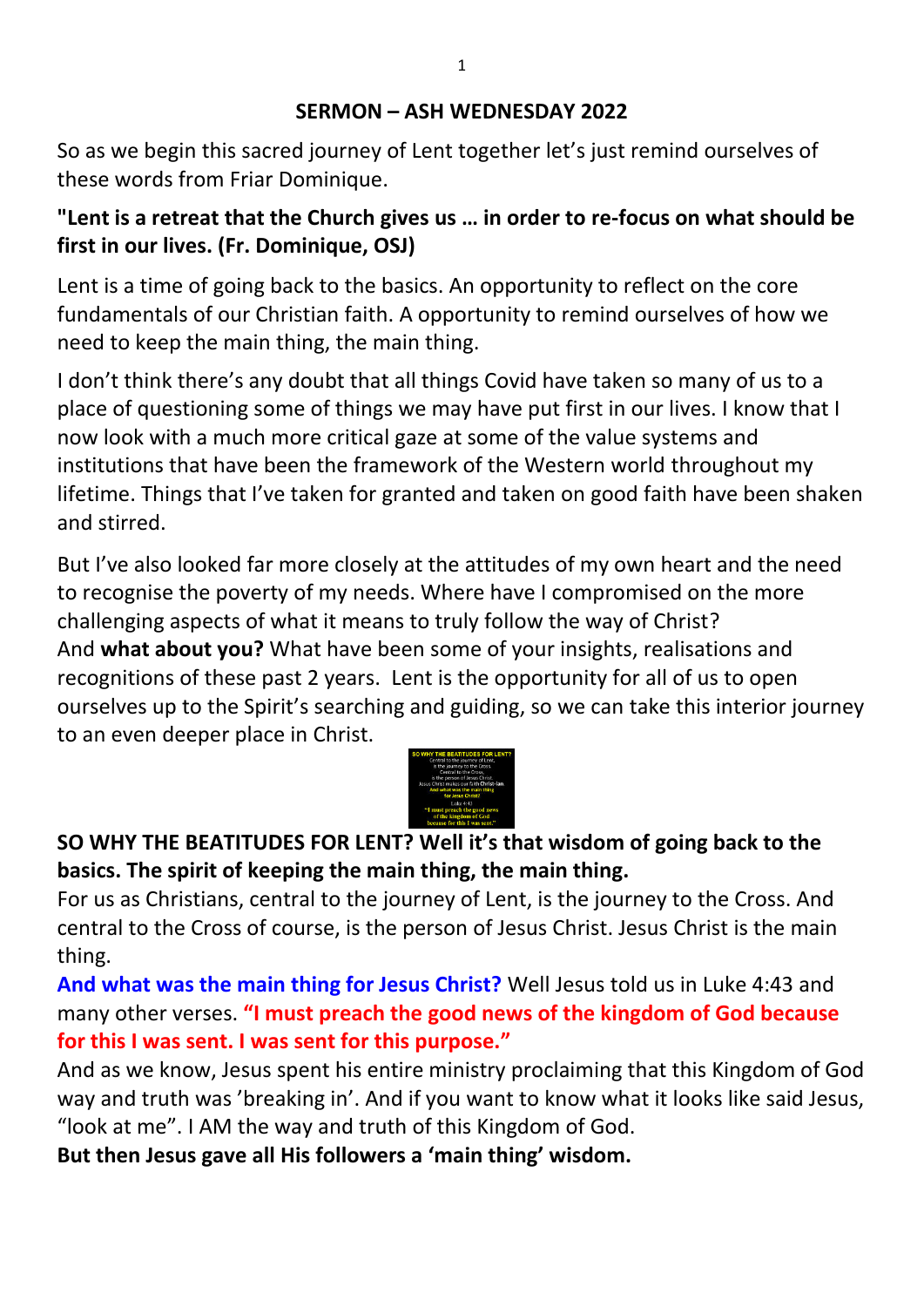

He told us to **Seek ye first the kingdom God.** Do this above all else, and then everything that is **of God**, will flow from this.

**And where did Jesus most fully paint the picture of what this Kingdom of God 'Way' actually looked like, when lived out?** Well, most scholars will tell you quite rightly in a heartbeat, that it was in the Sermon on the Mount. This was Jesus' masterpiece sermon. **And what was the main thing of the Sermon of the Mount?** It was the Beatitudes. Again, as scholars will tell you, The Beatitudes are the **essence of the essence** of Jesus teachings. They are Jesus Magna Carta.

And I can't think of a time in my lifetime and certainly in my Christian lifetime, when these beautiful life-giving qualities of what it means to be truly human, have been so desperately needed. As you survey the emotional and spiritual fallout, of all that's going down in the world … when did you last witness a humanity, so clearly in a state of emotional and spiritual dislocation?

**But the main thing of our Christian faith of course is hope**. And the hope that we believe in lies in the light of Christ. And central to this Hope is a Church that lives out the salt and light of these beautiful Beatitudes.

The Beatitudes isn't Jesus saying… "here's a few good ideas for life guys, why don't you give them a bit of a go and see what happens." **They are announcements by Jesus of a radical reordering of assumed values.** The assumed values that have so dominated and permeated every aspect of society and who we are.

Even for Christians, the Beatitudes can cause us to feel conflicted. We recognise their beauty and truth, but we also recognise the challenge and cost of aspiring to live them out. But if we don't feel unsettled by the Beatitudes it's probably because we haven't really taken on their full significance.

The journey of Lent itself is based on the 40 days and nights of Jesus in the desert wilderness, and His time of great trial and testing. Have you ever wondered… why scripture tells us that the Holy Spirit leads Jesus (or as it says in Marks gospel) *drive*  Jesus into the desert for his momentous time of challenge and testing? **What was really taking place in this pivotal time for Jesus?** 

What was taking place, is that Jesus had to get it straight in his own heart, what He needed to put first in His life. Jesus had to get clear what this Kingdom of God WAS and what it was NOT. And like all of us, Jesus was tested by the voice of the one who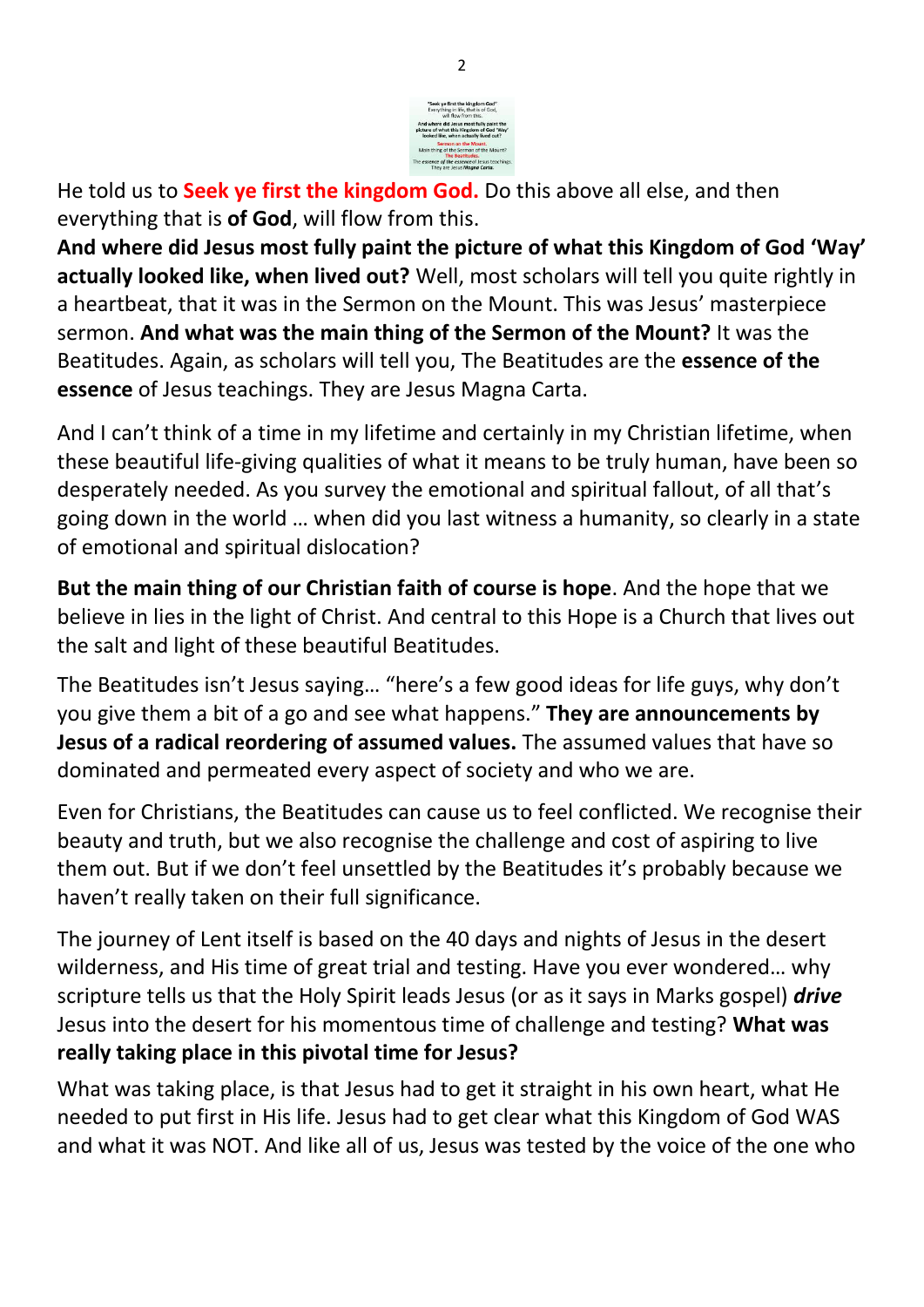tempts and seduces us to seek a different kind of Kingdom. The way that is so seductive and so often so dominant in this world.

But as we know Jesus resisted and rebuked these attempts to deflect him from the way and call of His Father God. And he emerged from his time of great testing and trial to preach and most importantly **live out** the beautiful way of these Beatitudes.

Every one of these Beatitude attitudes are the hallmark of Jesus ministry. And Jesus lived every one of them all the way to the Cross. Not once, did Jesus flinch from keeping the main thing, the main thing. And He was prepared to die rather than compromise the truth of these beautiful Beatitudes.

So I ask again, how urgent is the need for all of humanity to grasp the deep and profound truth of these counter-cultural, counter intuitive ways of what it means to be truly human?

That if we are not the **peacemakers**, if we are not **merciful,** if we are not **meek and gentle with a servant heart.** If we fail to hunger and thirst for all that is just and right, with pure and noble hearts, then we can never become the humanity that God created us to be. **And how urgent is it, that the Church of Christ lives out the main thing of Christ in this world today?** 

So as a way of we as a St George's community entering this journey of Lent together, with open hearts let's just unpack the very first one of the Beatitudes. Because there's a very good reason why the first one is the first one. The Beatitudes are not just a bunch of random sayings. Study them and there is a natural spiritual flow.



**Blessed are the poor in spirit,** says Jesus. 2 things to unpack. **Firstly, what does Jesus actually mean by being "poor in spirit"?**

Well, different scholars find different emphasises, but the dominant perspective is that being 'poor in spirt' … is when we have a 'poverty of need'. A poverty of spirit. Whatever that poverty or need may be.

### **Secondly, why are we are blessed?**

We are blessed, because it's when we reach this point of *recognising* our poverty of need that we can become more open to God working in our lives. From a place of humility and surrender, we can allow Christ to meet us in our poverty of need.

Its why I love Eugene Paterson Message translation so much.